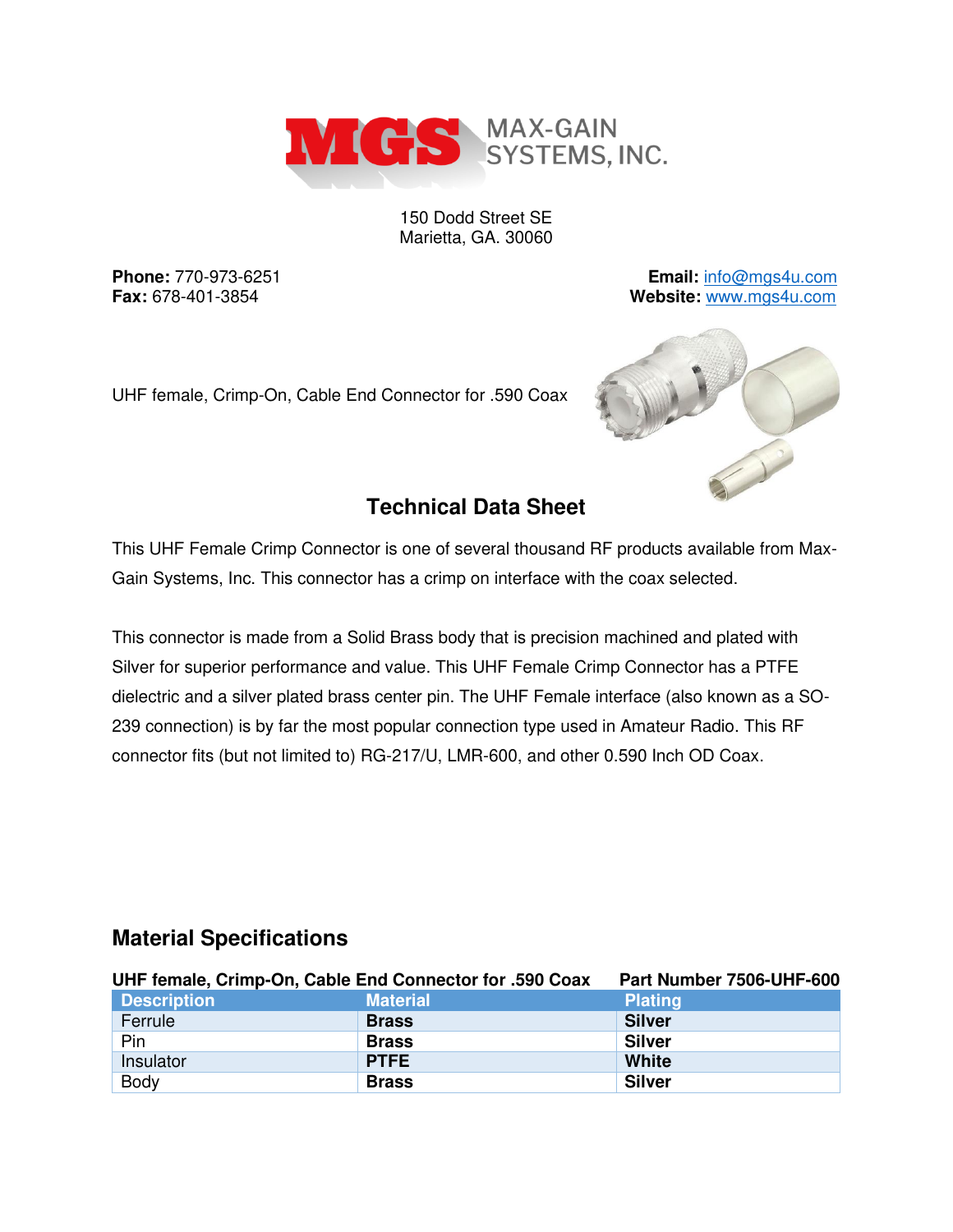# **Mechanical Specifications**

| <b>Size</b> | <b>Dimension</b>          |
|-------------|---------------------------|
| Length      | 1.58 in $(40 \text{ mm})$ |
| Width       | $0.71$ in (18 mm)         |
| Height      | $0.71$ in (18 mm)         |
| Weight      | 1.1 oz $(32 g)$           |

# **Environmental Specifications**

| Temperature            | <b>Spec</b>           |
|------------------------|-----------------------|
| <b>Operating Range</b> | $-65$ to $+165$ deg C |

# **Compliance Certifications** (see product page for current documentation)

**Availability** Click the following link (or enter part number in the "SEARCH" bar at the top of any page of the website) to obtain additional part information including price, inventory and certifications: [https://mgs4u.com/product/uhf-female-crimp-connector-for-0-590-inch-od](https://mgs4u.com/product/uhf-female-crimp-connector-for-0-590-inch-od-coax-7506-uhf-600/)[coax-7506-uhf-600/](https://mgs4u.com/product/uhf-female-crimp-connector-for-0-590-inch-od-coax-7506-uhf-600/)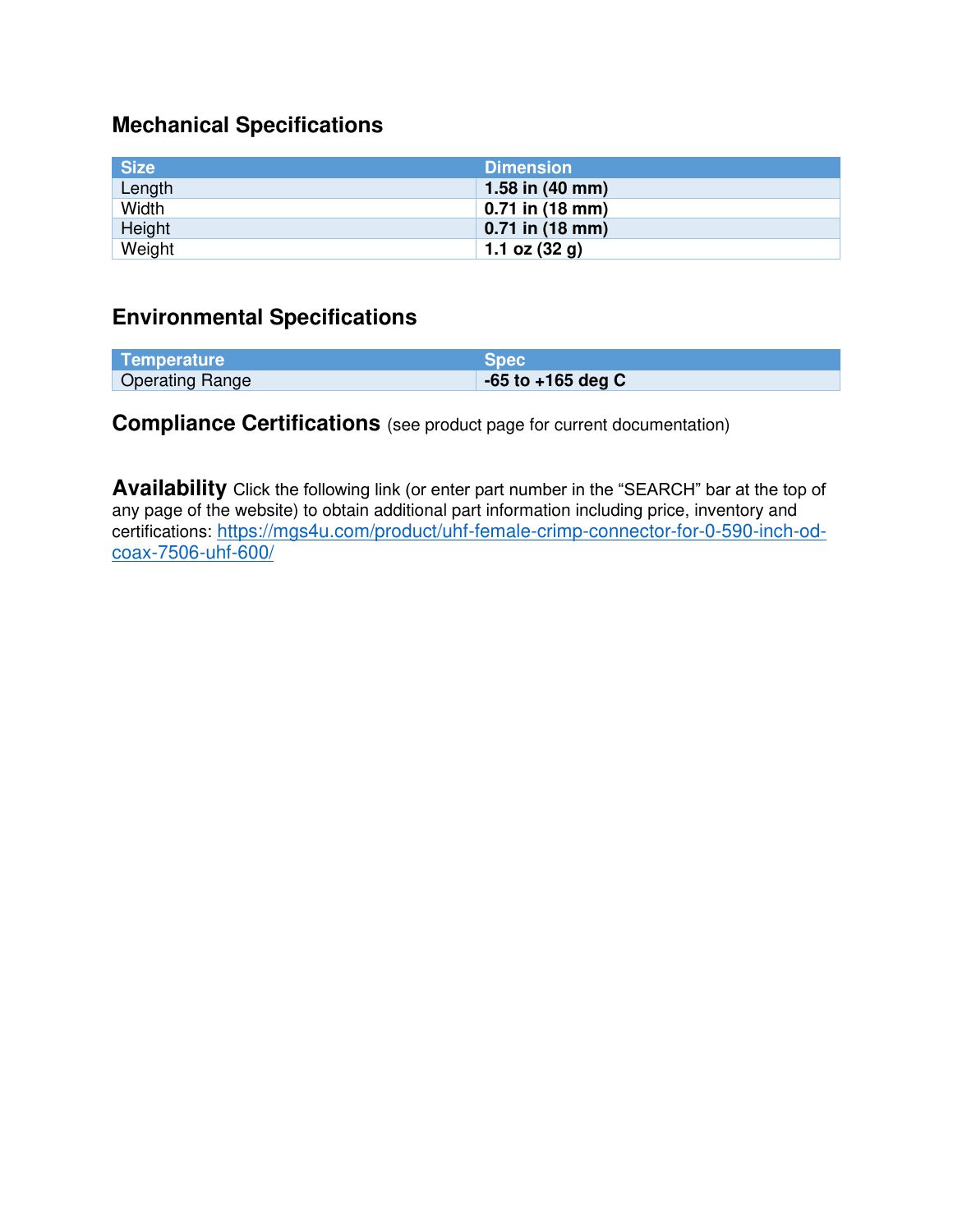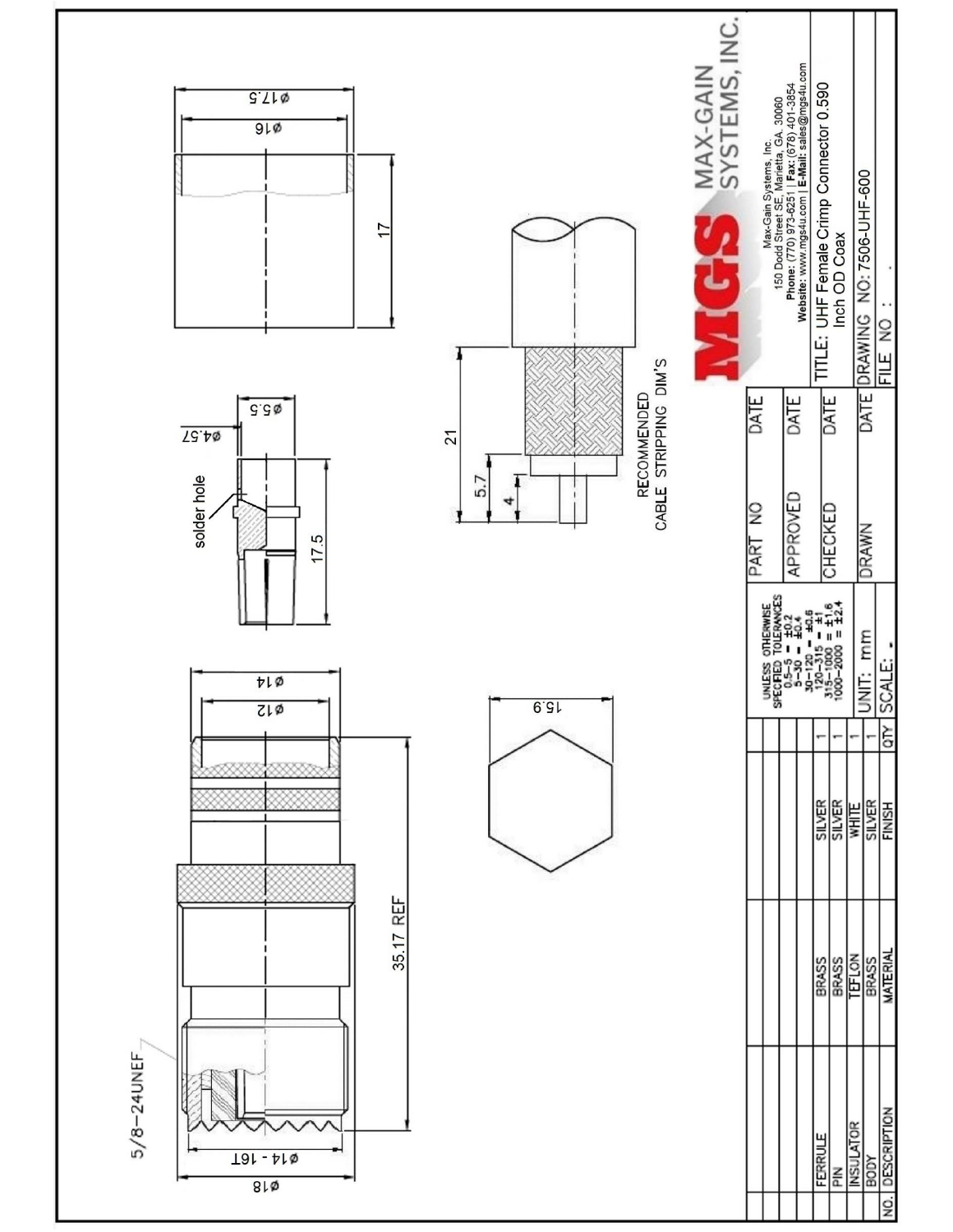# **Installation Guide**

We will begin by installing the UHF female connector on a piece of LMR-600. This process is the same for all the other types of cable with an outer jacket OD of 0.590. These connectors fit on a wide range of coax types including, but not limited to: RG-217/U, LMR-600, and other 0.59 inch OD coax.

## **Identify all connector parts (3 Parts):**

Each connector consists of one body assembly (jack), one rear ferrule (crimp sleeve), and one center pin (jack contact).



## **Coax Stripping:**

First cut your cable to the desired length and then strip the black jacket back approximately 0.83 inches. When the jacket is stripped cut the braid/foil back 0.23 inches from the fresh cut end. Finally, cut back the dielectric 0.16 inches from the fresh end down to the center conductor. The braid needs to be cut back further than the dielectric to insure that none of the braid or foil is touching the center conductor which could cause a short.

Note: Do not nick the braid, dielectric, and center conductor if at all possible. Tinning of the center conductor is not necessary if contact is to be crimped. For solder method, tin the center conductor if the center is stranded. twist the center conductor very tightly prior to tinning.

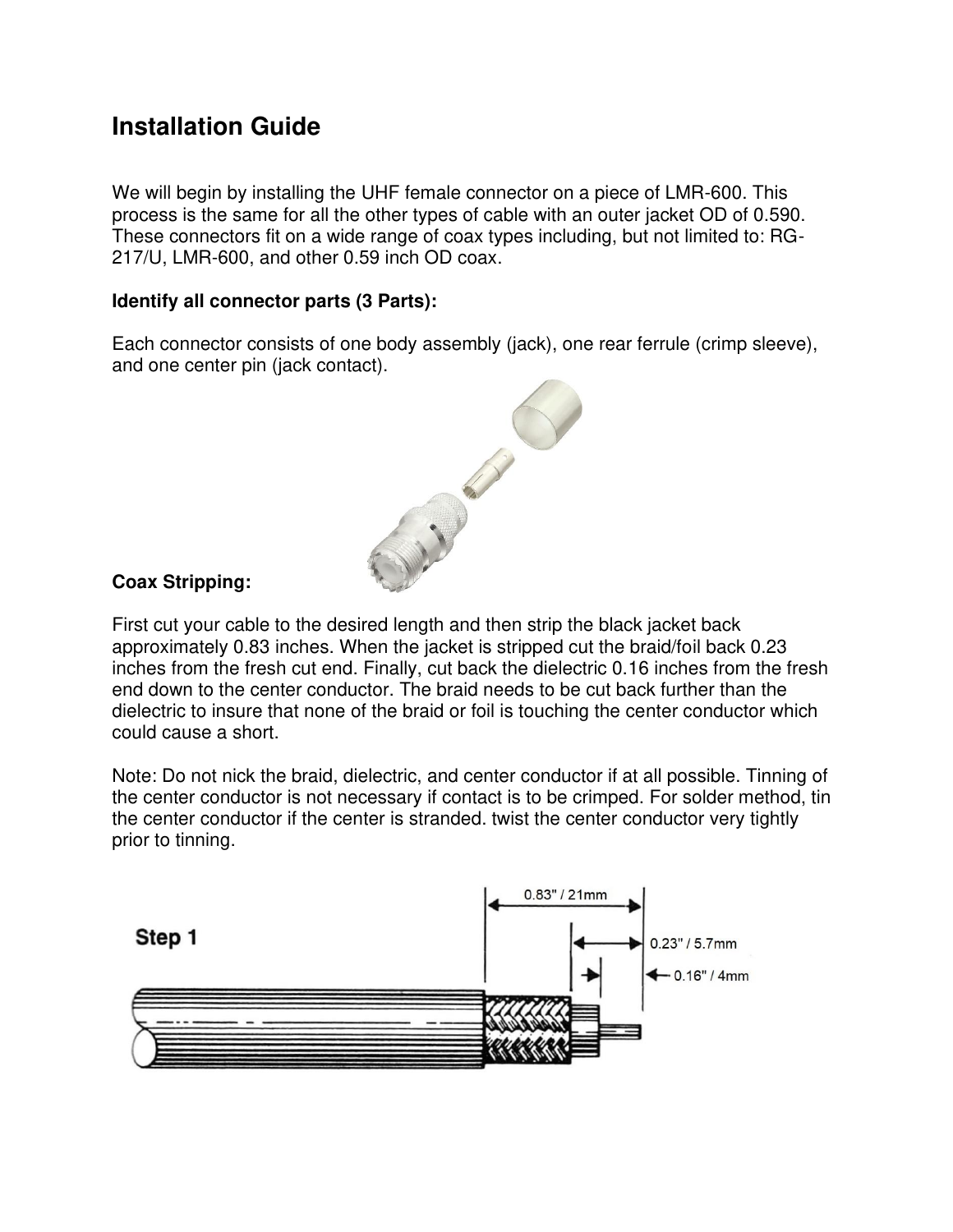#### **Install Method Selection:**

Slide the outer ferrule onto the coax as shown below. Flare the braid slightly to allow insertion of the connector main body. Important: Do not comb out braid.

Place the center contact on the center conductor of the coax so that it butts against the cable dielectric. The center conductor should be visible through the solder / inspection hole of the contact. Crimp or solder contact in place as follows:

#### **Crimp-on Method**

Use the [7505-HANDLE-600](https://mgs4u.com/product/7505-handle-600/) crimp handle for the ferrule. (DO NOT CRIMP / CRUSH THE CENTER PIN)



## **Solder-On Method**

Make sure the solder hole is facing up. Touch the soldering iron to the underside of the center pin directly under the solder hole. Touch the solder to the center conductor through the solder hole on the center pin. Allow the heat from the metal to melt the solder so that it wicks into the center pin. Once the solder melts it only takes a tiny amount of solder to make the connection. Do not allow the solder to pool over the solder hole. The outside of the center pin should be free of obstructions for insertion. Do not over heat the center pin which could cause swelling of the dielectric of the coax.

## Step 2